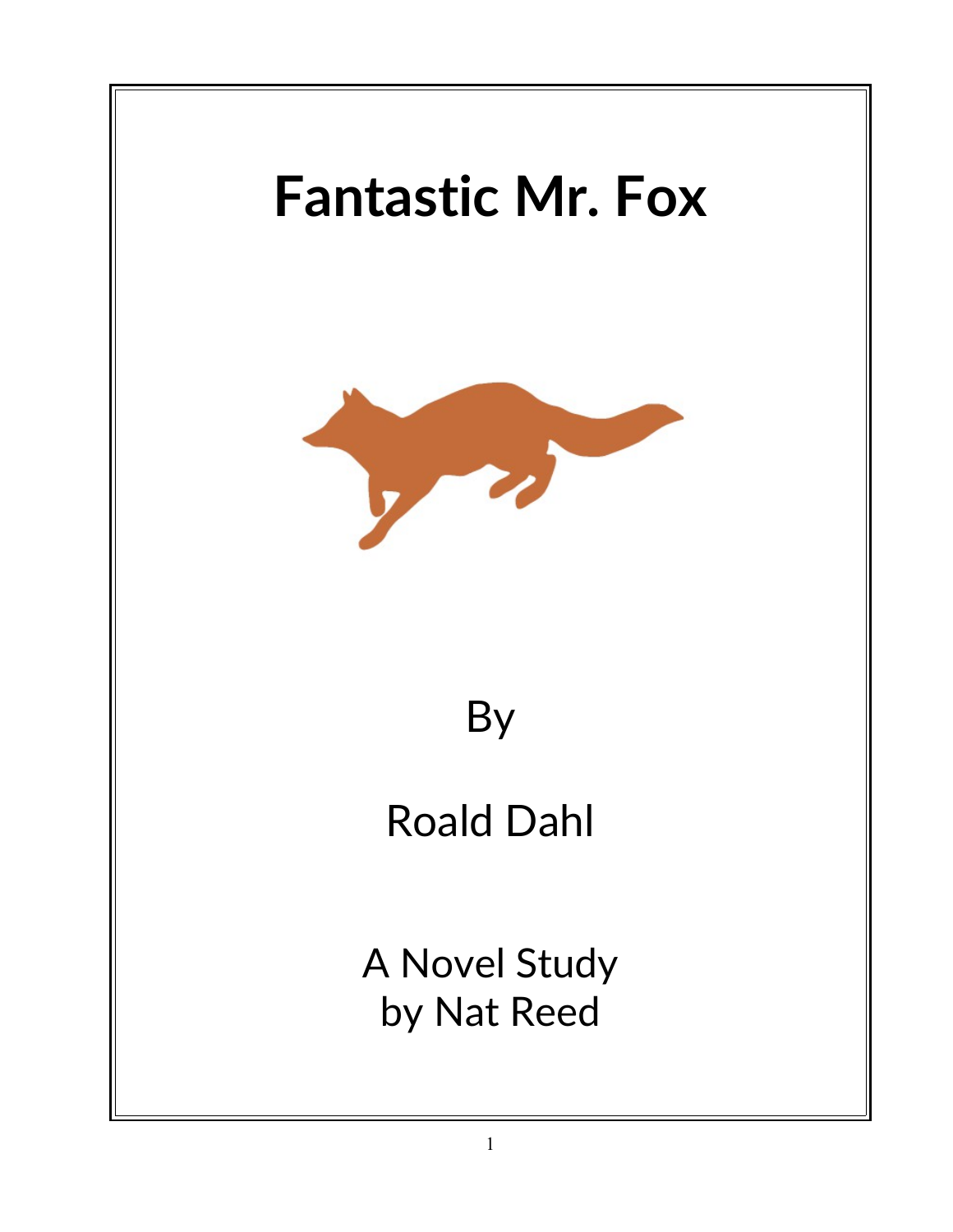*By Roald Dahl*



# **Table of Contents**

| <b>Suggestions and Expectations</b> | 3  |
|-------------------------------------|----|
|                                     |    |
| List of Skills                      | 4  |
|                                     |    |
| Synopsis / Author Biography         | 5  |
|                                     |    |
| <b>Student Checklist</b>            | 6  |
| Reproducible Student Booklet        |    |
| Answer Key                          | 59 |
|                                     |    |

**About the author:** Nat Reed was a member of the teaching profession for more than 35 years. He was a full-time instructor at Trent University in the Teacher Education Program for nine years. For more information on his work and literature, visit [novelstudies.org.](http://www.novelstudies.org/)

> Copyright © 2012 Nat Reed Revisions Completed in 2021 All rights reserved by author. Permission to copy for single classroom use only. Electronic distribution limited to single classroom use only. Not for public display.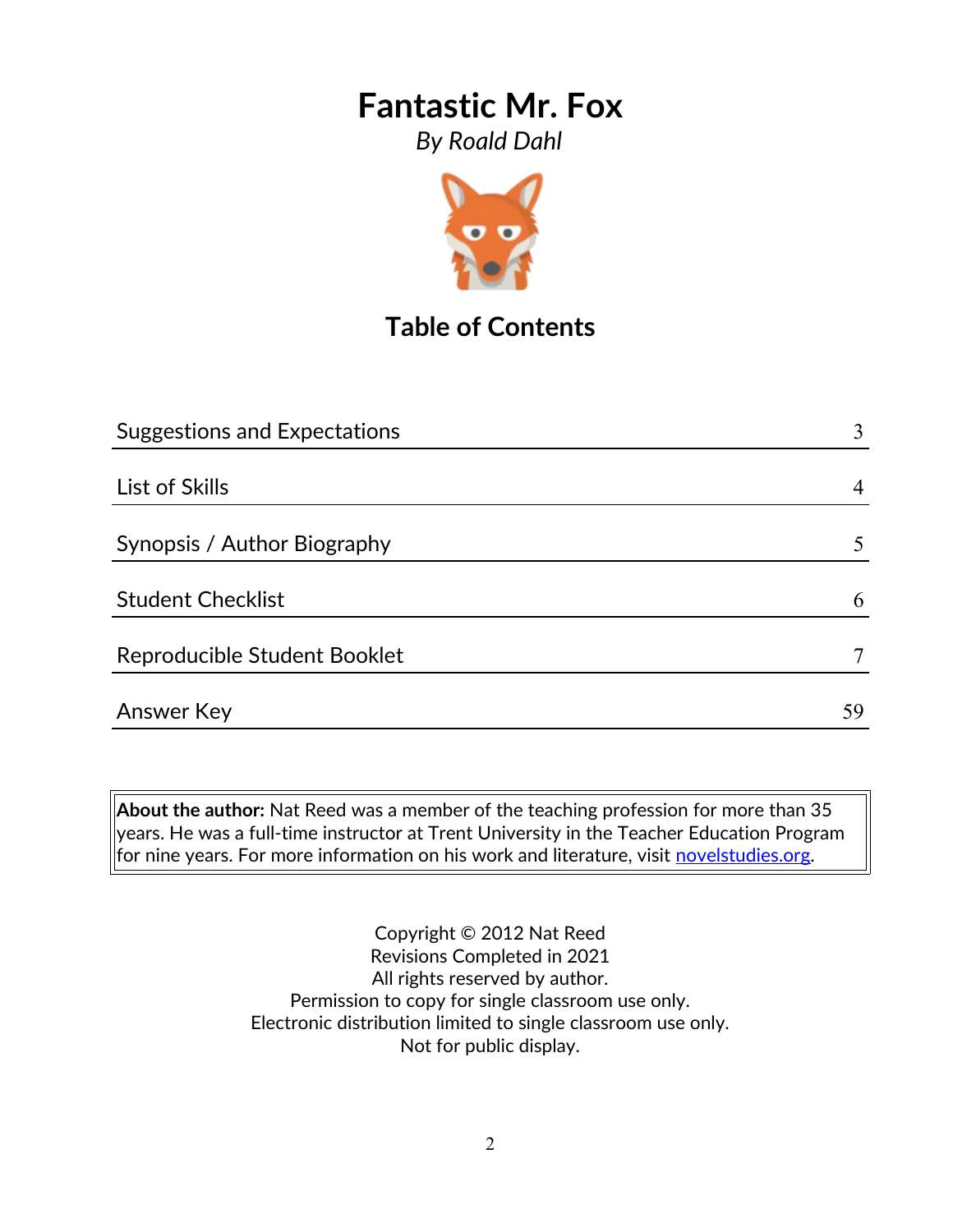*By Roald Dahl*



## **Suggestions and Expectations**

This curriculum unit can be used in a variety of ways. Each chapter of the novel study focuses on two chapters of **Fantastic Mr. Fox** and is comprised of these different activities:

- **→** Before You Read
- **→** Vocabulary Building
- **→ Comprehension Questions**
- **→** Language and Extension Activities

A **portfolio cover** (p.7) as well as a **Checklist** (p.6) are included so that students may track of their completed work.

**Every activity need not be completed by all students.** 

#### **Links with the Common Core Standards (U.S.)**

Many of the activities included in this curriculum unit are supported by the Common Core Standards. For instance the *Reading Standards for Literature, Grade 5*, makes reference to

a) determining the meaning of words and phrases. . . including figurative language;

- b) explaining how a series of chapters fits together to provide the overall structure;
- c) compare and contrast two characters;
- d) determine how characters … respond to challenges;
- e) drawing inferences from the text;
- f) determining a theme of a story . . . **and many others.**

**Themes** which may be taught in conjunction with the novel include survival, individual perseverance when facing difficult circumstances, the lives of burrowing animals, the importance of cooperation in a crisis, and bullying.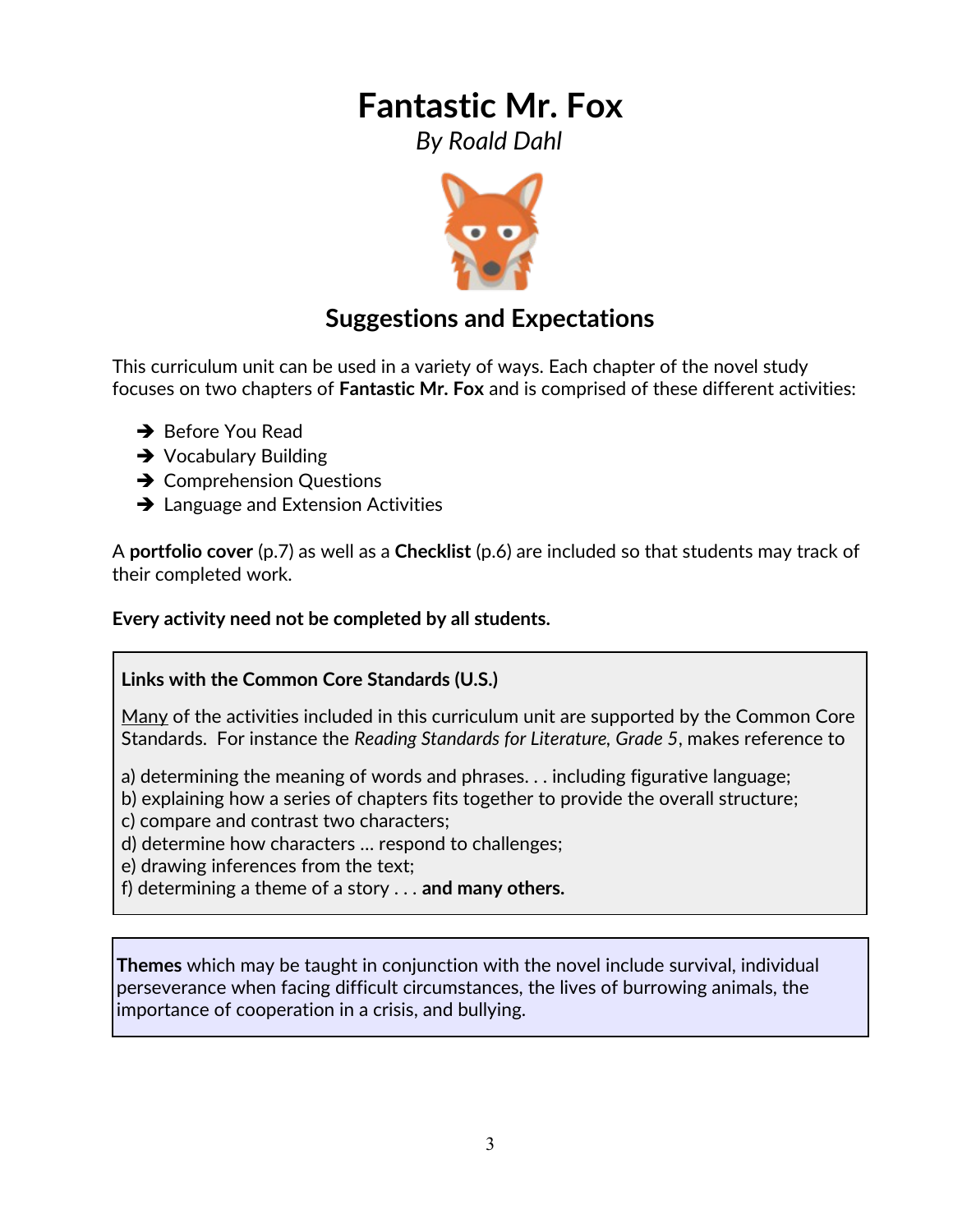*By Roald Dahl*

## **List of Skills**

#### **Vocabulary Development**

- 1. Locating descriptive words/phrases 7. Use of singular / plural nouns
- 2. Listing synonyms & antonyms 8. Listing compound words
- 3. Identifying/creating *alliteration* 9. Identifying parts of speech
- 
- 
- 6. Identify *foreshadowing*. 12. Uncovering anagrams.

#### **Setting Activities**

1. Summarize the details of a setting

#### **Plot Activities**

- 1. Complete a *time line* of events
- 2. Identify conflict in the story
- 3. Identify *cliffhangers*
- 4. Identify the climax of a novel

#### **Character Activities**

- 
- 

#### **Creative and Critical Thinking**

- 
- 
- 3. Write a letter to a friend 7. Write a book review
- 4. Write a quatrain poem.

#### **Art Activities**

- 
- 2. Design a Collector's Card. 4. Collage.
- 
- 
- 
- 4. Use of capitals and punctuation 10. Determining alphabetical order
- 5. Identifying syllables 11. Identification of root words
	-

- 1. Determine character traits 3. Relating personal experiences
- 2. Compare two characters 4. Protagonists and antagonists.
- 1. Research 5. Conduct an interview
- 2. Write a newspaper story 6. Write a description of personal feelings
	-
- 1. A Storyboard 3. Design a cover for the novel
	-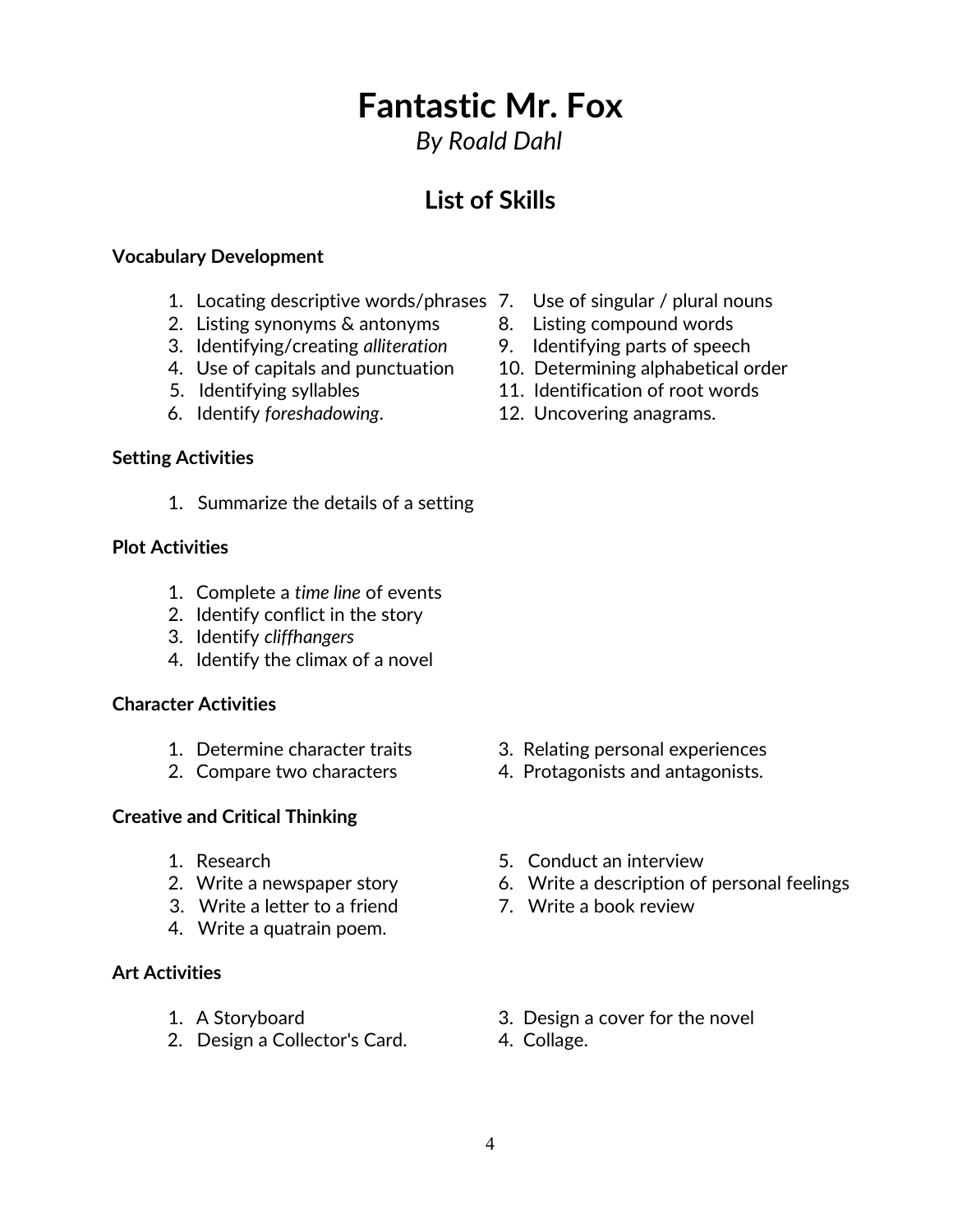*By Roald Dahl*

#### **Synopsis**

 *Fantastic Mr. Fox* is another captivating tale spun from the rich imagination of Roald Dahl. It is the story of Mr. Fox – regarded by his wife and four children as "fantastic" - although one might wonder about this appraisal judging from the number of desperate scrapes Mr. Fox seems to get his family into.

 The novel opens with a dramatic confrontation between Mr. Fox and three local farmers – Boggis, Bean and Bunce, who are tired of the fox making off with their livestock, and decide to rid the area of the varmint once and for all. The three men swear an oath that they will not give up until Mr. Fox has been killed, then using their farm machinery, proceed to dig down into the fox's den. Mr. Fox, however, succeeds in out-witting his pursuers, and in the process pulls off a series of magnificent raids on the storehouses of the three farmers.

 The novel concludes with Mr. Fox inviting all of the other animals to a great feast. There they resolve to spend all their time from that point on in the safety of the *underground* – where they can live off the largest of the three farmers; Boggis, Bean and Bunce.

#### **Author Biography** *Roald Dahl*

 Few authors of children's books have been as prolific or successful as **Roald Dahl** (1916-1990). His novels have been read and enjoyed by countless children the world over and include such classics as *Charlie and the Chocolate Factory, Danny the Champion of the World, James and the Giant Peach* and *Matilda.* Shortly before his death, the top five selling children's books in Great Britain were all authored by Dahl.

Born to Norwegian immigrants, Roald Dahl hailed



from Llandaff, Wales. Despite losing his father when he was only four, Roald claimed to have had a most happy and eventful childhood. Although not a particularly good student, Roald did excel at athletics.

 Dahl was married to the famous actress, **Patricia Neal,** for many years and they had five children together. The couple were, however, divorced after thirty years of marriage. Roald began his writing career as a short story writer, and didn't pen his first children's novel until 1961 – *James and Giant Peach*. This was followed by several bestsellers. Roald Dahl passed away in 1990 at the age of 74. In Great Britain the anniversary of Dahl's birthday on [13 September](http://en.wikipedia.org/wiki/September_13) has become **Roald Dahl Day**.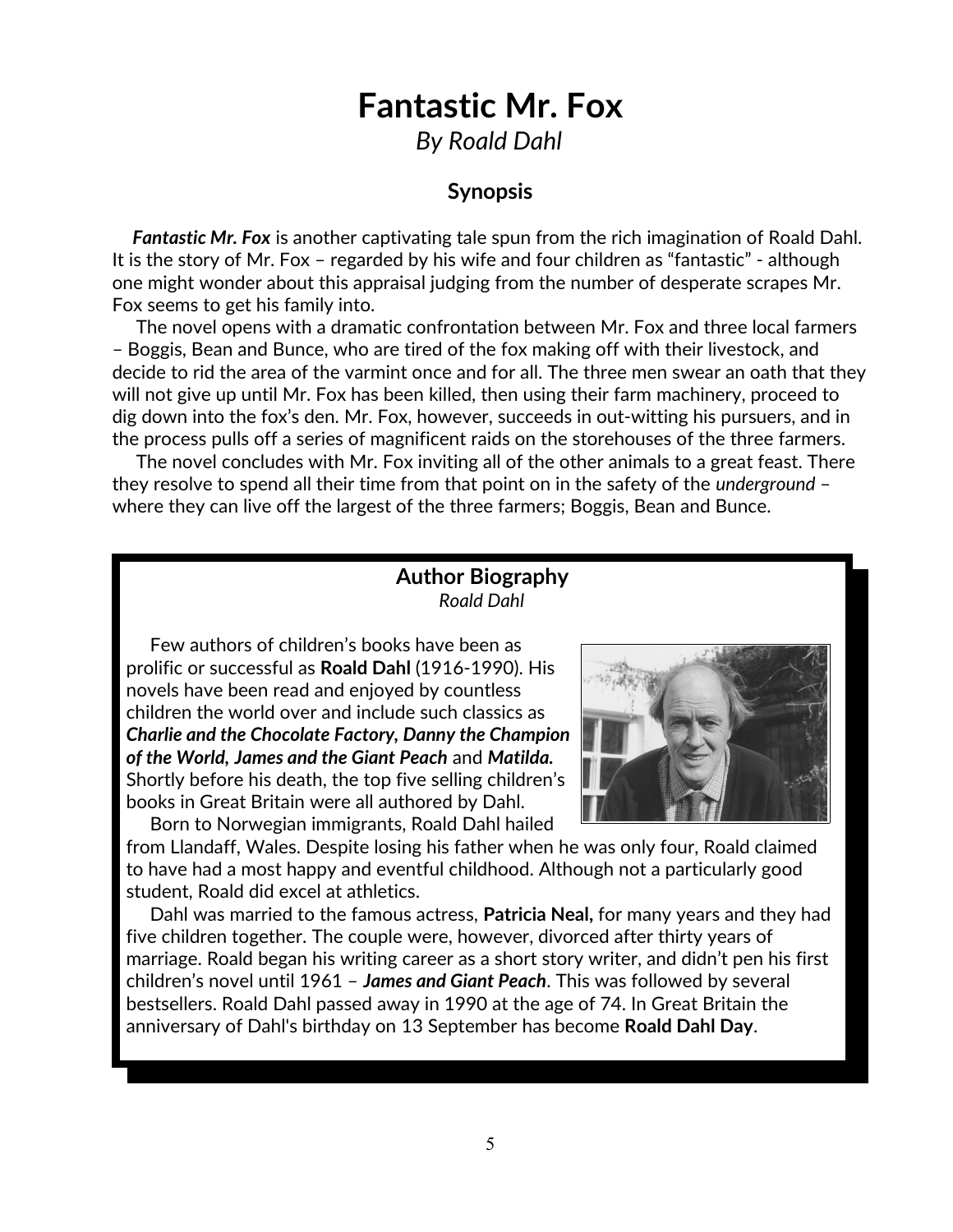*By Roald Dahl*



## **Student Checklist**

Student Name

| Assignment | Grade / Level | <b>Comments</b> |
|------------|---------------|-----------------|
|            |               |                 |
|            |               |                 |
|            |               |                 |
|            |               |                 |
|            |               |                 |
|            |               |                 |
|            |               |                 |
|            |               |                 |
|            |               |                 |
|            |               |                 |
|            |               |                 |
|            |               |                 |
|            |               |                 |
|            |               |                 |
|            |               |                 |
|            |               |                 |
|            |               |                 |
|            |               |                 |
|            |               |                 |
|            |               |                 |
|            |               |                 |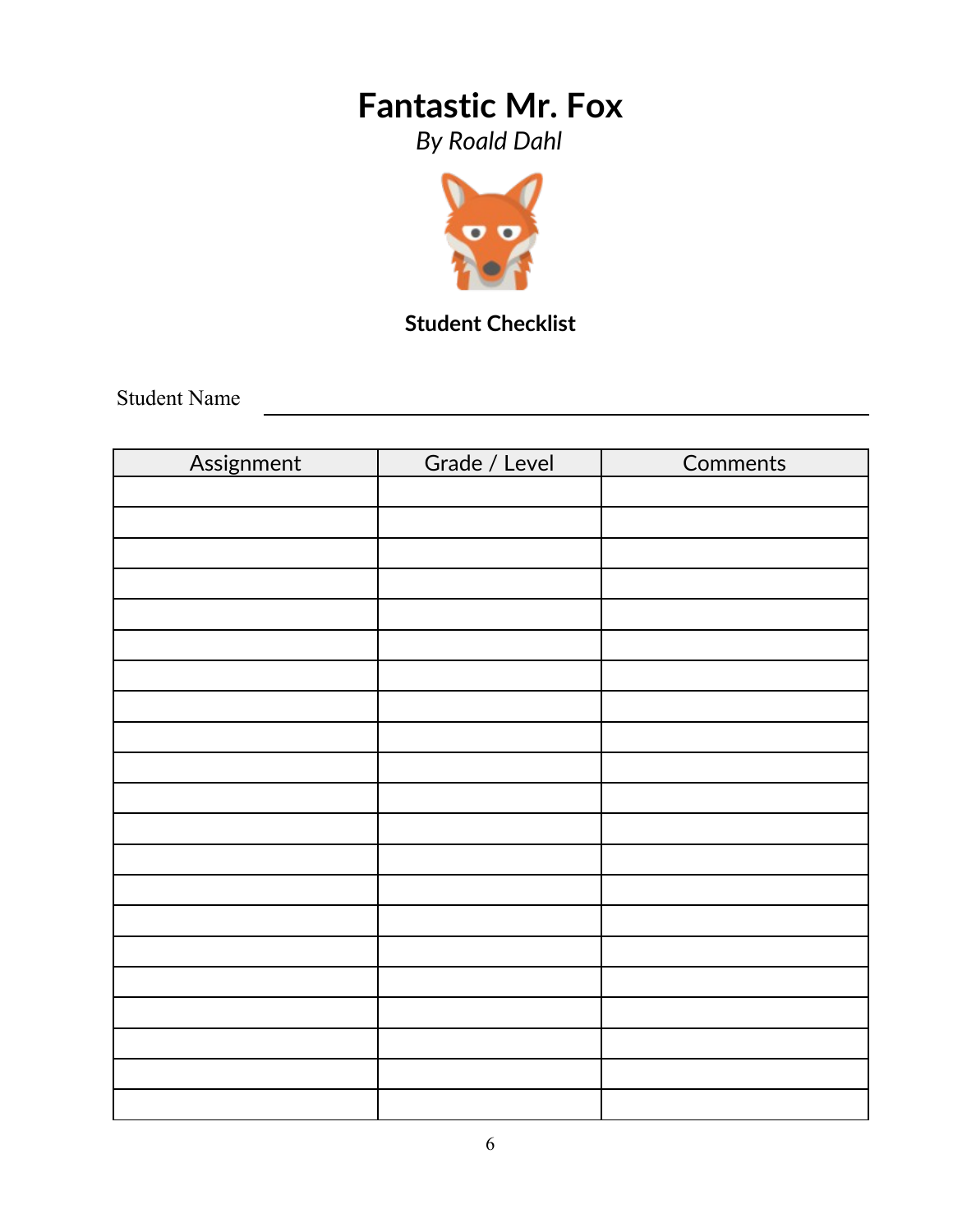

# By Roald Dahl

Name: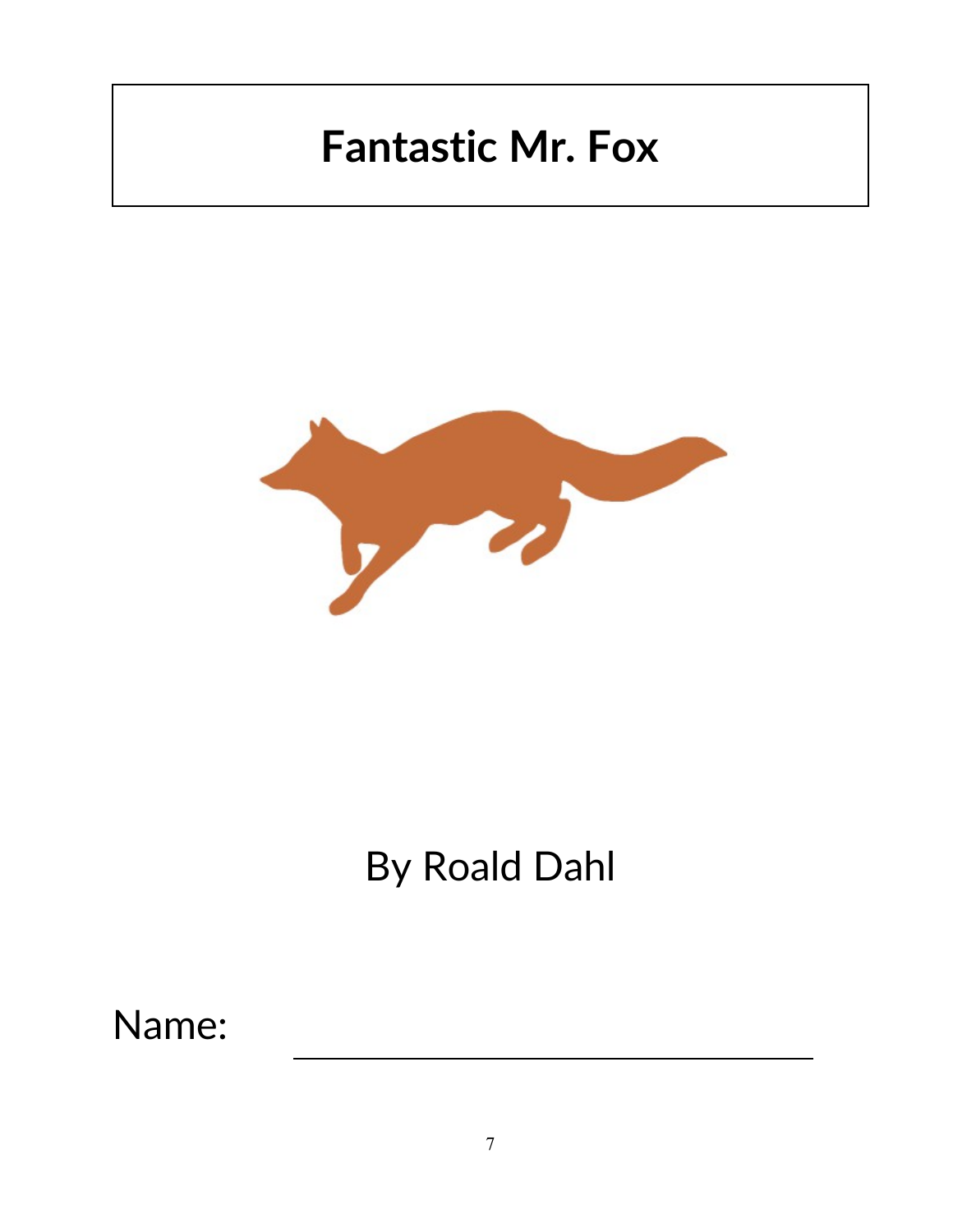# **Fantastic Mr. Fox** *By Roald Dahl* **Chapter 1 - 2**



## **Before you read the chapter**:

Most good stories have a character or two known as the *antagonist* – someone who makes life difficult for the hero of the story. In this novel there are actually three antagonists who try to get the better of Fantastic Mr. Fox. Think of a favourite book, movie or television program which had a bad guy (antagonist) that you really didn't like. Who was this and why did you feel this way about him / her?

# **Vocabulary:**

Choose a word from the list to complete each sentence.

| lurk   | delicate  | blighter | decent  | enormous |
|--------|-----------|----------|---------|----------|
| crafty | dumplings | disgust  | smother | beastly  |

- 1. Looking at all the little creatures under the stone filled Judy with \_\_ .
- 2. If you ask her nicely, I'm sure my aunt will cook \_\_\_\_\_\_\_\_\_\_\_\_\_\_\_\_\_\_\_ to go with the roast beef.
- 3. It was the most \_\_\_\_\_\_\_\_\_\_\_\_\_\_\_\_\_ toad I have ever seen.
- 4. She poured so much gravy on her potatoes, I thought for sure she would \_\_\_\_\_\_\_ them.
- 5. "Burping in public is a \_\_\_\_\_\_\_\_\_\_\_\_\_\_\_\_ habit," Mrs. Braithwaite complained.
- 6. It is hard to make a  $\frac{1}{2}$  =  $\frac{1}{2}$  living on my salary.
- 7. "Be very careful," her mother urged. "That doll is most \_\_\_\_\_\_\_\_\_\_\_\_\_\_\_\_\_\_\_\_\_
- 8. "If he was my son, I would ground the little \_\_\_\_\_\_\_\_\_\_\_\_\_\_\_ for a week," Mr. Timmins said angrily.
- 9. Watch out for shadows which \_\_\_\_\_\_\_\_\_\_\_\_\_\_\_ in the darkness of one's bedroom.
- 10. I think Mike is too \_\_\_\_\_\_\_\_\_\_\_\_\_\_\_\_\_ to be trusted.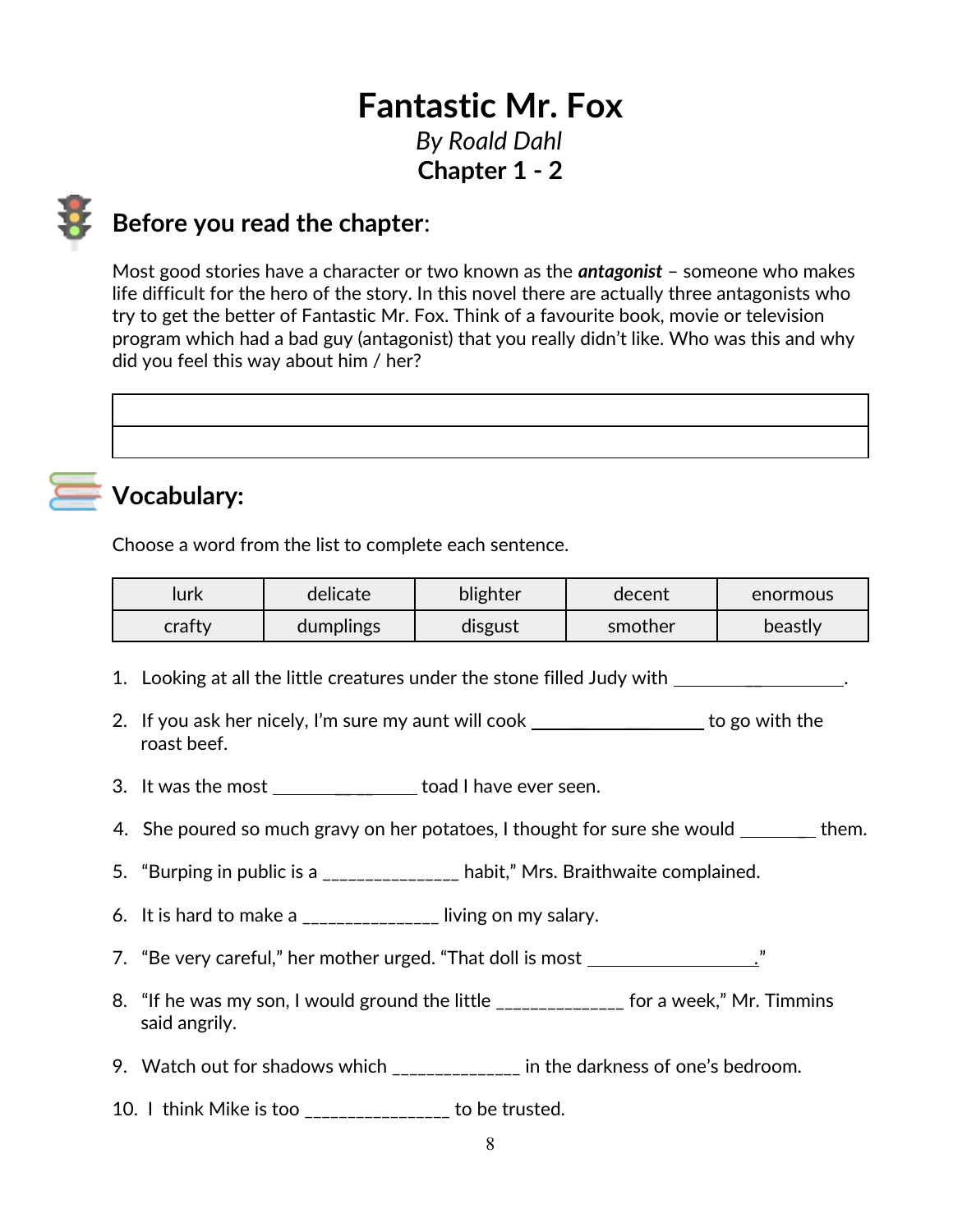

1. In Chapter One the author introduces us to the three farmers, **Mr. Bunce**, **Mr. Boggis** and Mr. Bean. Using the chart below write two things about each of these men.

| Mr. Bunce | Mr. Boggis | Mr. Bean |
|-----------|------------|----------|
|           |            |          |
|           |            |          |

- 2. Why do you suppose the author chose such unusual names for these three men?
- 3. Why do you suppose that Bunce kept on eating such disgusting food when it made him so sick?
- 4. Describe the setting of the story.
- 5. Why did the farmers hate Mr. Fox so much?
- 6. Describe how Mr. Fox avoided being caught by Mr. Boggis when he raided his chicken house.
- 7. How did the three farmers plan to catch Mr. Fox at the end of Chapter Two?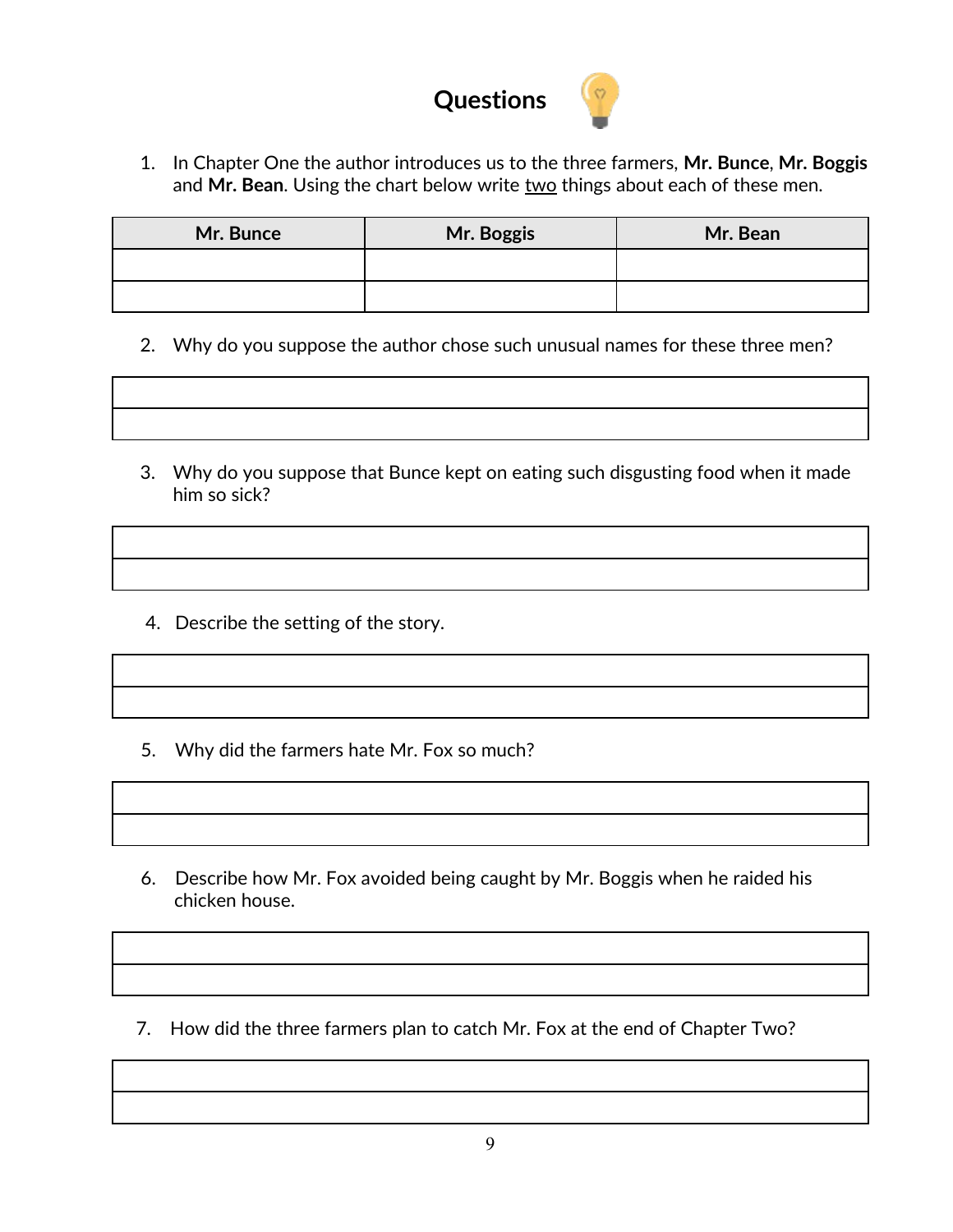# **Language Activity**





Using your imagination, create your own examples of **alliteration** from the following topics. Each example must contain a minimum of three words.

| The sound a chicken makes.                             |  |
|--------------------------------------------------------|--|
| The bubbling sound of<br>something boiling on a stove. |  |
| The sound of a ghost<br>on Halloween.                  |  |

### **B. The Fox**

The protagonist of our story is Mr. Fox, a very clever and determined character. The fox is renowned for being a sly, elusive animal – one that is hated by many farmers (especially chicken farmers). The fox, however has many positive and interesting qualities as well. Did you know, for instance that the whiskers on a fox's face and legs help it to navigate? Did you also know that a fox's hearing is so acute that it can hear a ticking watch from 40 yards (40 m) away? Using resources in your school



library or on the Internet, research three additional fun facts about this amazing animal.

| 1.               |                                         |
|------------------|-----------------------------------------|
|                  | <u> 1989 - Johann Barbara, martxa a</u> |
| $\overline{2}$ . |                                         |
| 3.               |                                         |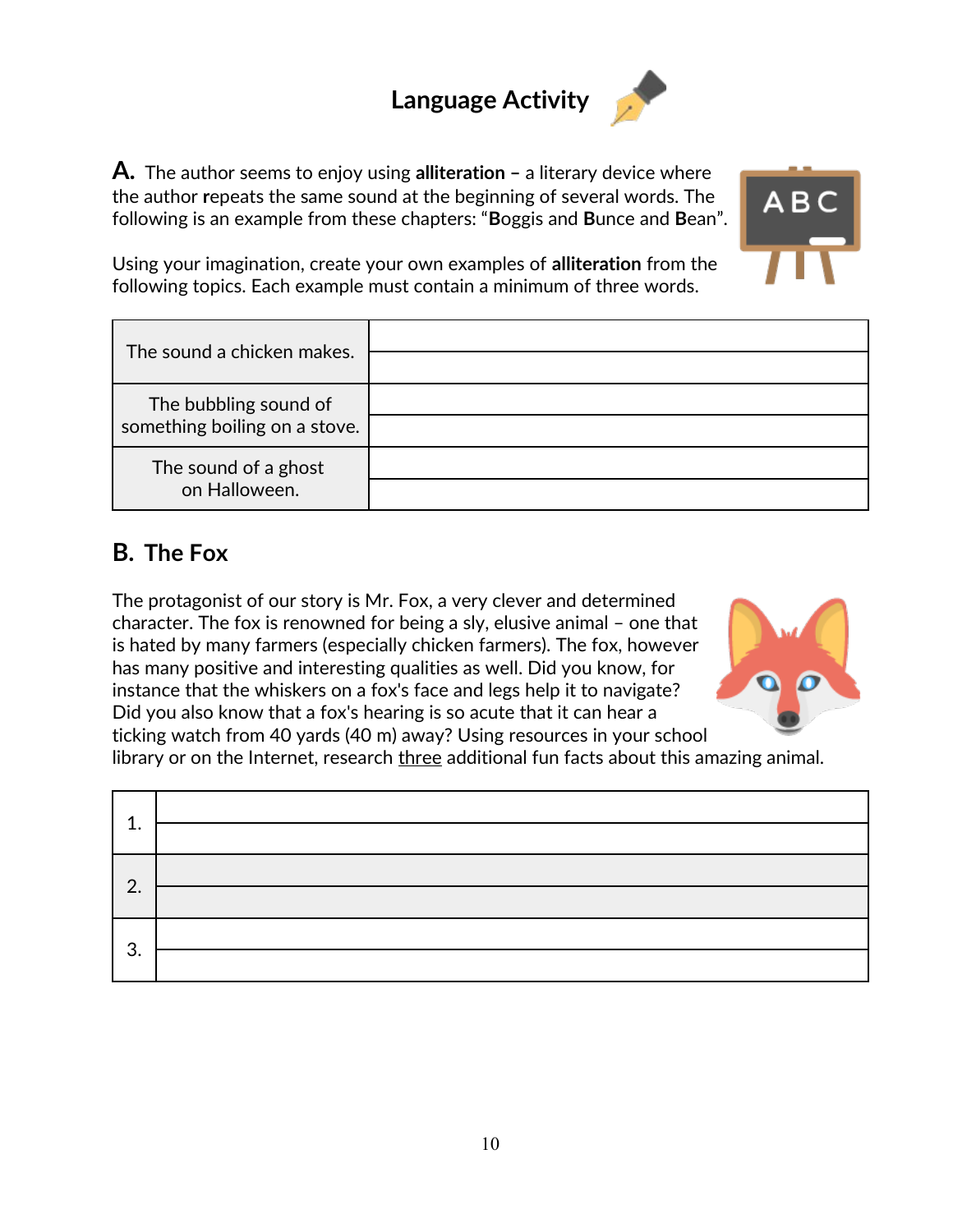# **C. Anagrams**

An **anagram** is a word that is formed by changing the order of the letters of another word. For example, the letters in the word **WAS** can also form the word **SAW**. Follow these directions to form the anagrams:



a) read the clue in the right-hand column.

b) Using the word in the left-hand column move the letters around in any order, but you must use all the letters. All of the words in the left-hand column can be found in the first two chapters of *Fantastic Mr. Fox*.

| <b>Word</b> | Anagram | <b>Clue</b>                     |
|-------------|---------|---------------------------------|
| owners      |         | Aggravate.                      |
| bean        |         | A cause of distress.            |
| rage        |         | One of a set of toothed wheels. |
| livers      |         | A valuable metal.               |
| nasty       |         | Can't sit still.                |
| time        |         | A microscopic creature.         |
| shotgun     |         | Zeros.                          |

**D***.*Many English words can have more than one meaning. This is especially true of words that can be used as both a noun and a verb. For the following words found in the first two chapters create sentences to illustrate the meaning of each word as a noun and as a verb.

#### **Word: water**

| Noun |  |
|------|--|
| Verb |  |

#### **Word: paste**

| Noun |  |
|------|--|
| Verb |  |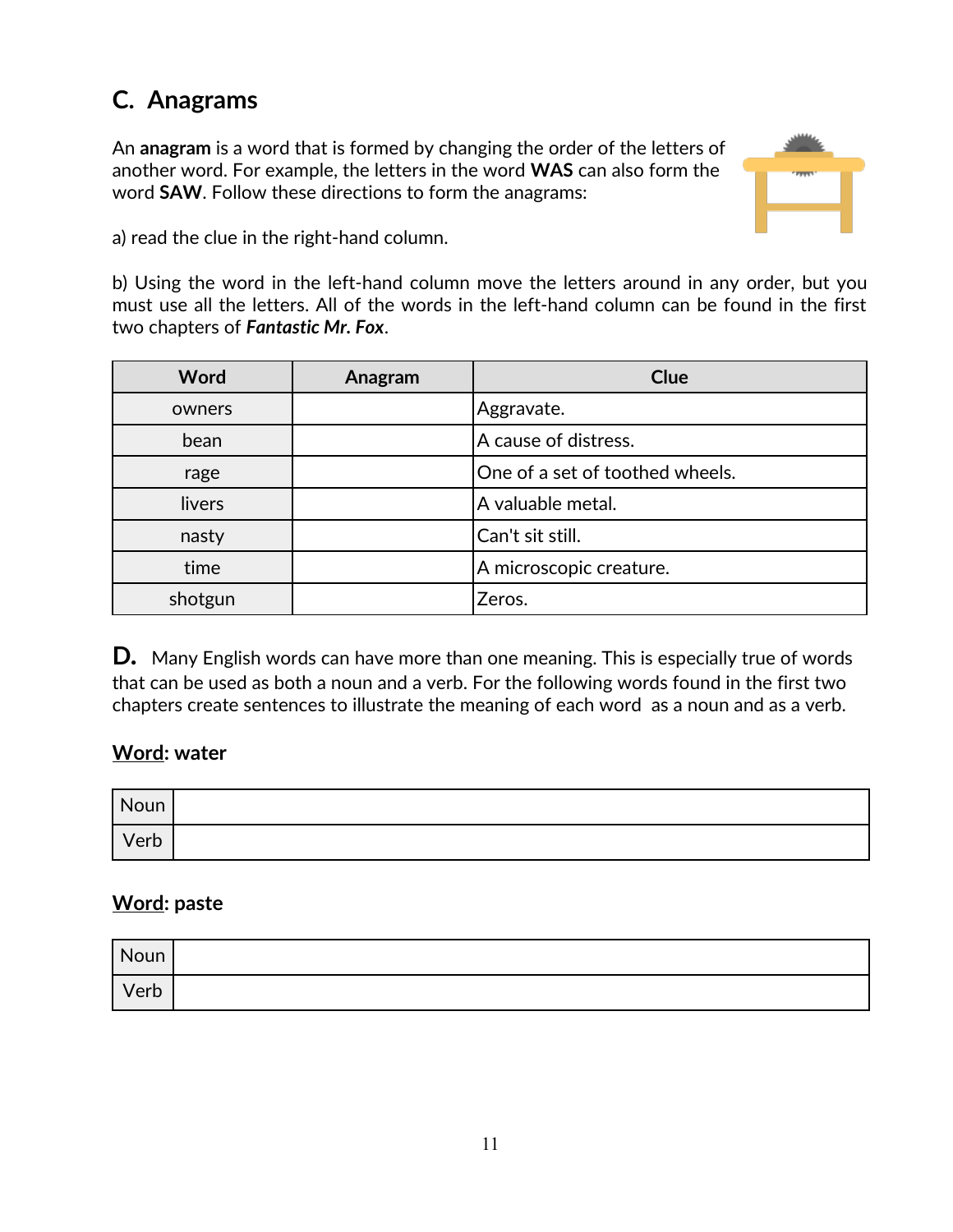## **E. The Fox ~ A Quatrain Poem.**

The **quatrain** is a popular form of rhymed verse, four lines in length. Such poems are often light and humorous. Here is one by the famous poet, Atrocious Halitosis*.* The poem is called, *Smarty Pants.* 

*I saw a fox behind our barn, Red and sleek and sly. He gave a look that said it all, And then he passed on by.*



Various rhyming schemes make up a quatrain poem. As you can see, the above four lines have a rhyming scheme of **A – B – C – B** Other rhyming schemes include: AABB, AAAA, AABA, ABBA, ABBB, and AAAB.

Your task is to write your own quatrain poem. You may choose a rhyming scheme that fits with your own personal creation. The theme should have something to do with the themes established in the Prologue and first two chapters of our novel*.*

#### **The Quatrain Poem**

Now create your own Quatrain Poem. Your poem must follow the format of a quatrain poem described above (and must rhyme).

**Title**: \_\_\_\_\_\_\_\_\_\_\_\_\_\_\_\_\_\_\_\_\_\_\_\_\_\_\_\_\_\_\_\_\_\_\_\_\_\_\_\_\_\_\_\_\_\_\_

What do you think the poet meant by the line: He gave a look that said it all?